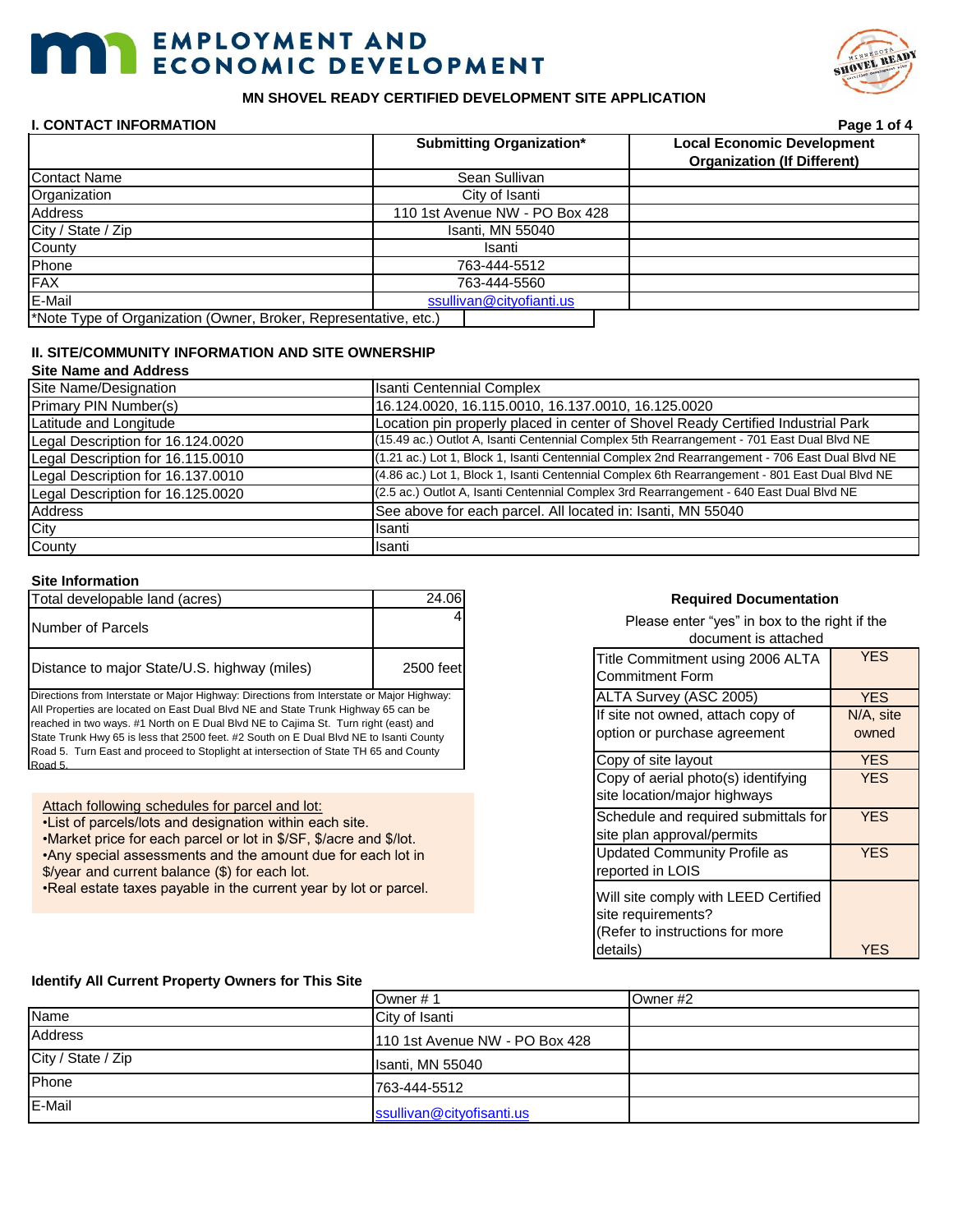# **MN SHOVEL READY CERTIFIED DEVELOPMENT SITE APPLICATION**

# **III. SITE AND SURROUNDING PARCEL LAND USE AND ZONING INFORMATION**

## **Land Use Information Page 2 of 4** Provide brief description of previous and current land uses of site . Identify current and previous uses of adjacent parcels. **Previous Use:** Agricultural **Current Uses:** Vacant Industrial **Previous Use:** Agricultural **Current Uses:** Vacant Industrial

# **Current and Planned Zoning**

| II-1 Industrial              |
|------------------------------|
|                              |
| II-1 Industrial / Open Space |
|                              |
| City of Isanti               |
|                              |

# **IV. ECONOMIC DEVELOPMENT ZONES**

Identify whether **the site** is currently located within any of the following economic development zone designations:

| Enterprise Zone               | NΟ        | <b>Enterprise Zone</b>           | NO. |
|-------------------------------|-----------|----------------------------------|-----|
| l Foreian Trade Zone          | NΟ        | Foreign Trade Zone               | NO. |
| lTransit Development Zone     | NΟ        | <b>ITransit Development Zone</b> | NO. |
| Tax Increment Financing (TIF) | YES       | ITax Increment Financing (TIF)   | YES |
| New Market Tax Credits        | <b>NO</b> | New Market Tax Credits           | NO. |

Identify whether **parcels adjacent to the site** are currently located within any of the following economic development zone designations:

| <b>Enterprise Zone</b>          | חמ  |
|---------------------------------|-----|
| Foreign Trade Zone              | NΩ  |
| <b>Transit Development Zone</b> | NΩ  |
| Tax Increment Financing (TIF)   | YFS |
| New Market Tax Credits          |     |

Date

# **V. ENVIRONMENTAL SITE ASSESSMENT** COMPLETE AND THE SERVICE OF THE SERVICE OF THE SERVICE OF THE SERVICE OF THE SERVICE OF THE SERVICE OF THE SERVICE OF THE SERVICE OF THE SERVICE OF THE SERVICE OF THE SERVICE OF THE SERVI

| Has a Phase I Environmental Assessment been completed in accordance with ASTM Standard          |                    |
|-------------------------------------------------------------------------------------------------|--------------------|
| E 1527-05? (Report should include record of historical use of site, as well as an archeological |                    |
| and endangered species assessment)                                                              |                    |
| Include a copy of the report with the application.                                              | <b>YES. 8.4.11</b> |
| Was a Phase II Environmental Study required? If so, attach a copy.                              | NO.                |

# **VI. TRANSPORTATION**

# **Interstate Highway**

| Distance to closest <b>north/south</b> interstate highway | 12 miles        | Does the site have access to a                                   | NO.      |
|-----------------------------------------------------------|-----------------|------------------------------------------------------------------|----------|
| .Identify interstate route number                         | l-35            | navigable river, inland or sea port?<br>Distance to closest port | 54 Miles |
| Distance to closest <b>east/west</b> interstate highway   | 30 miles        | Distance to closest International<br>Airport                     | 45 Miles |
| ·Identify interstate route number                         | l-694           | Distance to local/regional airport                               | 5 miles  |
| Distance to and closest 4-Lane Hwy (State/Federal)        | .25 miles TH 65 | Longest runway length                                            | 4,000 ft |
| Distance to and closest 2-Lane Hwy (State/Federal)        | 5.5 miles TH 95 | Navigational Aids                                                | Beacon   |

# **River/Inland/Sea Port/Airport**

| Does the site have access to a<br>navigable river, inland or sea port? | NΩ       |
|------------------------------------------------------------------------|----------|
| Distance to closest port                                               | 54 Miles |
| Distance to closest International                                      |          |
| Airport                                                                | 45 Miles |
| Distance to local/regional airport                                     | 5 miles  |
| Longest runway length                                                  | 4,000 ft |
|                                                                        |          |

# **Rail Access Contact Information and Service Description**

Is there rail service on site? **No, 16.124.0020 Adjacent to BNSF**. If yes, is it Class 1 vs. Shortline? Please describe

| Name of Contact              | Justin Pearson                    |                           |  |
|------------------------------|-----------------------------------|---------------------------|--|
| Company                      | <b>IBNSF</b>                      |                           |  |
| <b>Address</b>               | 400 E Broadway, Suite 517         |                           |  |
| City / State / Zip           | Bismarck, ND 58501                |                           |  |
| Phone                        | 701-667-7425 (o) 701-566-1116 (m) |                           |  |
| E-Mail                       | justinpearson@bnsf.com            |                           |  |
| Nearest Intermodal Facility: |                                   | 21 miles Anoka, Minnesota |  |

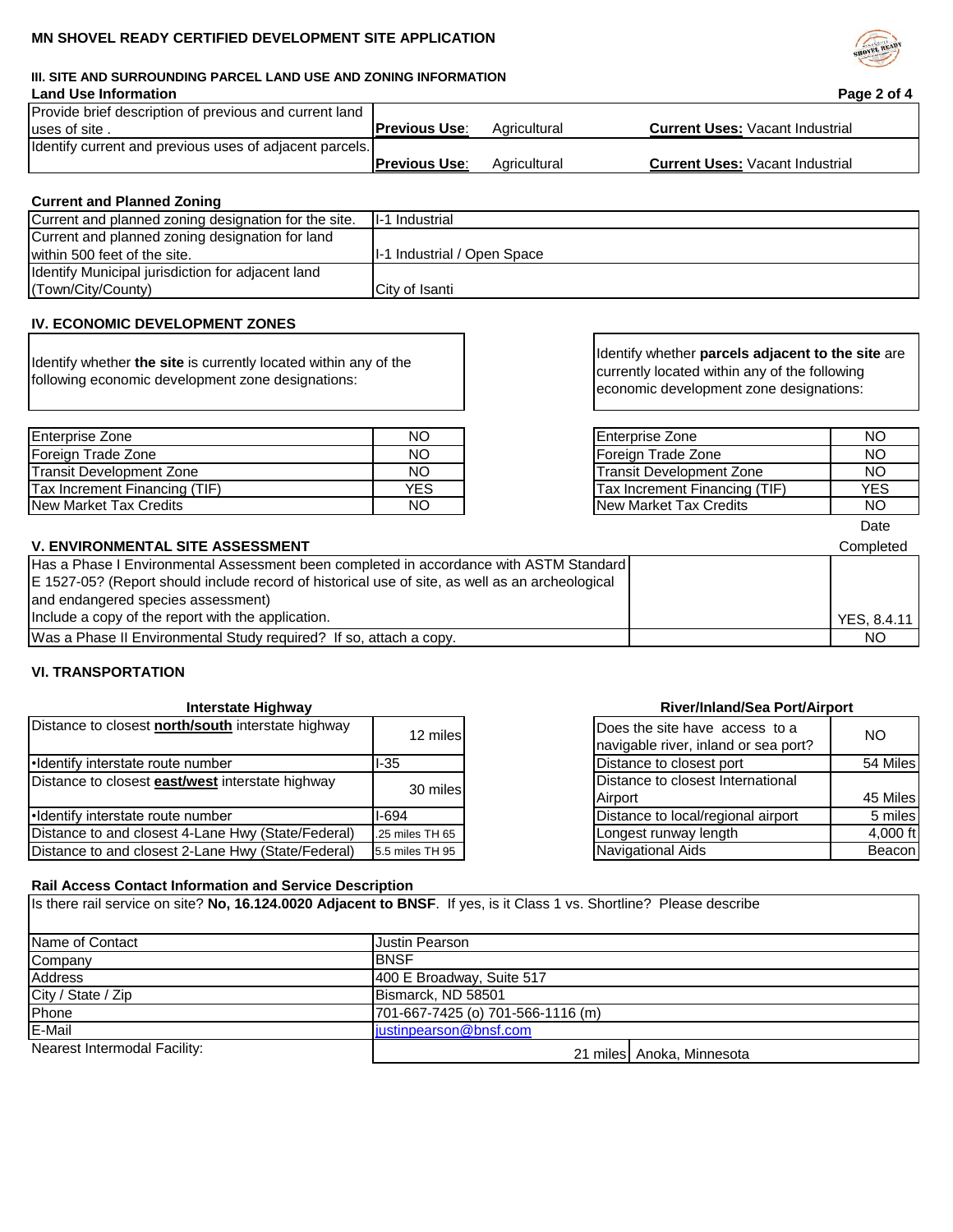# **MN SHOVEL READY CERTIFIED DEVELOPMENT SITE APPLICATION**

# **VII. UTILITY SERVICES**

**Electric Power Providers and Service Description**

| <b>Contact Name</b> | <b>Bruce Savler</b>             |
|---------------------|---------------------------------|
| Company             | Connexus Energy                 |
| <b>Address</b>      | 14601 Ramsey Blvd               |
| City / State / Zip  | Ramsey, MN 55303                |
| Phone               | 763-323-2685                    |
| E-Mail              | bruce.sayler@connexusenergy.com |

| Is three-phase electric service currently at or within the boundary of this site?       | Yes                                    |
|-----------------------------------------------------------------------------------------|----------------------------------------|
| If yes, what voltage is available? (describe in KW)                                     | 12.47 kV                               |
| Is existing service overhead or underground?                                            | Underground                            |
| Is a loop (underground loop with two different delivery points) available at site?      | <b>YES</b>                             |
| What is the approximate distance to the nearest substation servicing this site?         | Less than a mile                       |
| What is the age of the nearest substation/transformers?                                 | Substation transformer 25<br>years old |
| Is there a potential for dual feed to the site from two different substations?          | YES.                                   |
| What is the largest demand in KW that can be served at this site using existing system? | 11,300 kW                              |

# **Natural Gas Providers and Service Description**

| <b>Contact Name</b> | <b>Jake Schwietering</b>                |
|---------------------|-----------------------------------------|
| Company             | <b>Centerpoint Energy</b>               |
| <b>Address</b>      | 700 West Linden Avenue, PO Box 1165     |
| City / State / Zip  | Minneapolis, MN 55440                   |
| Phone               | 763.785.5432                            |
| E-Mail              | jake.schwietering@centerpointenergy.com |

| Is there natural gas service currently available at the site? | YES                |
|---------------------------------------------------------------|--------------------|
| If yes, what is the natural gas line size to the site?        | 4 inch 60 lbs line |
| IMaximum Line Capacity in CFH?                                | 110 MCF/hour       |
| Pressure (PSI)?                                               | 50 lbs PSI         |

# **Municipal Water Provider and Service Description**

| <b>Contact Name</b> |                              | Head pressure at closest                                                                                                                                                                                                           | 60 psi   |
|---------------------|------------------------------|------------------------------------------------------------------------------------------------------------------------------------------------------------------------------------------------------------------------------------|----------|
|                     | Josi Wood                    | Ihvdrant                                                                                                                                                                                                                           |          |
| Municipality        | City of Isanti               | Flow rate at nearest hydrant                                                                                                                                                                                                       | 1500 GPM |
| <b>Address</b>      | 110 1st Avenue NW-PO Box 428 | <b>GPD</b> availability at site                                                                                                                                                                                                    | Attached |
| City / State / Zip  |                              | Its water from surface or                                                                                                                                                                                                          | Ground   |
|                     | Isanti, MN 55040             | ground water source?                                                                                                                                                                                                               |          |
| Phone               | 763-444-5512                 | Is water source part of looped system<br>with feed from two sources?                                                                                                                                                               | YES      |
| E-Mail              | jwood@cityofisanti.us        | Any planned upgrades, if so, when?                                                                                                                                                                                                 | None     |
|                     |                              | <b>INVIDENTIAL CONTRACTOR</b> INTERFERING TO A REPORT OF A STRUCTURE OF A REPORT OF A STRUCTURE OF A REPORT OF A STRUCTURE OF A STRUCTURE OF A STRUCTURE OF A STRUCTURE OF A STRUCTURE OF A STRUCTURE OF A STRUCTURE OF A STRUCTUR | $\sim$   |

| Head pressure at closest                                             | 60 psi            |
|----------------------------------------------------------------------|-------------------|
| hydrant                                                              |                   |
| Flow rate at nearest hydrant                                         | 1500 GPM          |
| GPD availability at site                                             | Attached          |
| Is water from surface or                                             | Ground            |
| ground water source?                                                 |                   |
| Is water source part of looped system<br>with feed from two sources? | YES               |
| Any planned upgrades, if so, when?                                   | None              |
| What will be the incremental capacity?                               | None              |
| Attach chemical profile of water                                     | <b>City Water</b> |

# **Municipal Sanitary Sewer Provider and Service Description**

| <b>Contact Name</b> | Josi Wood                     | Sewer line in place near/at site?         | <b>YES</b>  |
|---------------------|-------------------------------|-------------------------------------------|-------------|
| Municipality        | City of Isanti                | Diameter of line at site                  | 6/4 inches  |
| Address             |                               | Size of sewer main in public              | 8/10 inches |
|                     | 1110 1st Avenue NW-PO Box 428 | right-of-way?                             |             |
| City / State / Zip  | Isanti, MN 55040              | Depth of Sewer in public ROW              | 10 Feet     |
| Phone               | 763-444-5512                  | Any special pretreatment                  | NO.         |
| E-Mail              |                               | Any incremental treatment capacity        |             |
|                     | jwood@cityofisanti.us         | planned? If yes, note additional capacity | ΝO          |



**Page 3 of 4**